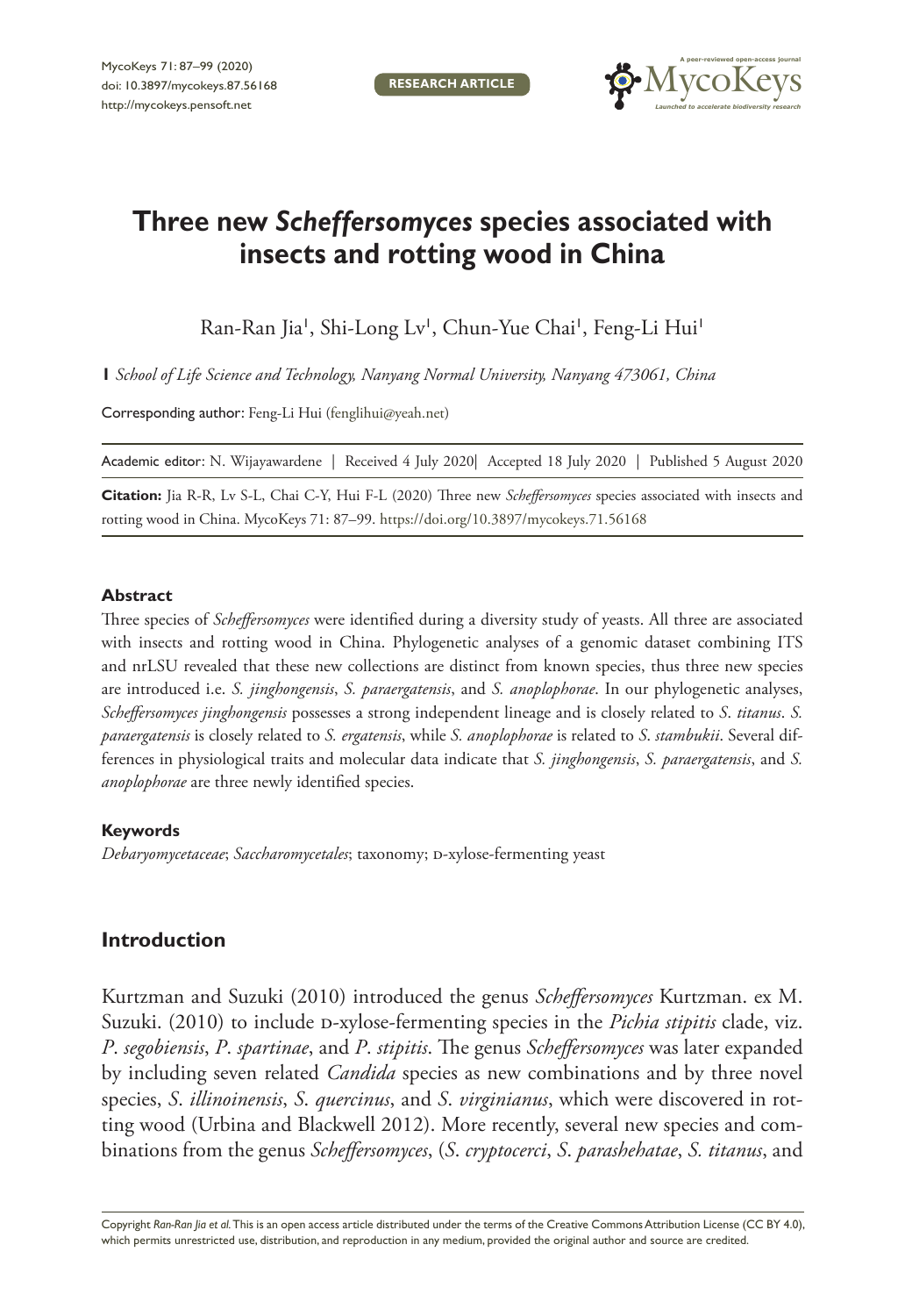*S*. *xylosifermentans*) have been identified in wood-ingesting insects (Suh et al. 2013; Urbina et al. 2013; Liu et al. 2016b), and in rotting wood (*S*. *amazonensis*, *S*. *ergatensis*, *S*. *henanensis*, and *S*. *stambukii*) (Ren et al. 2013; Urbina and Blackwell 2013; Lopes et al. 2018). This genus comprises 21 species, though the status of *S*. *gosingicus* and *S*. *lignicola* is currently unclear due to nomenclatural issues regarding the Melbourne Code (Index Fungorum, accessed 17.07.2020). Of the 19 valid species, five of them are known to form ascospores (Kurtzman 2011; Ren et al. 2013, Liu et al. 2016b) and 14 of them display asexual morphs (Urbina and Blackwell 2012; Suh et al. 2013; Urbina and Blackwell 2013; Urbina et al. 2013; Lopes et al. 2018).

Species in the genus *Scheffersomyces* are characterized by pseudohyphae formation, an inability to utilize nitrates, and the possession of the co-enzyme Q-9 (Kurtzman and Suzuki 2010; Kurtzman 2011). Asexual reproduction occurs via multilateral budding on a narrow base; sexual reproduction occurs via the formation of 1–2 hat-shaped ascospores released soon after formation (Kurtzman 2011). Several *Scheffersomyces* species, such as *S*. *henanensis*, *S*. *shehatae*, and *S*. *stipitis*, strongly ferment d-xylose, which is important for producing bioethanol from the residue of plant waste (du Preez and van der Walt 1983; Agbogbo and Wenger 2006; Ren et al. 2013; Suh et al. 2013; Lopes et al. 2018). Despite the existence of these microbes, obtaining high ethanol yields from pentose sugars on a large scale remains a challenge (Chandel et al. 2011) because scientists have yet to identify microbes that convert pentose sugars into ethanol at high yields, while withstanding fermentation inhibitors (Agbogbo and Wenger 2006; Long et al. 2012). Therefore, there is a need to identify new yeasts capable of efficient xylose fermentation in order to produce bioethanol.

Several p-xylose-fermenting yeasts were collected from different regions in China during a study on fungal diversity in insects and rotting wood. Two *Scheffersomyces* species, *S*. *henanensis* and *S. titanus*, have already been described in published studies (Ren et al. 2013; Liu et al. 2016b). In this study, the other three new species are described and characterized based on their morphology and phylogenetics, increasing the species diversity of *Scheffersomyces* in China.

# **Materials and methods**

Sample collection, morphological studies, and isolation

Samples of insects and rotting wood were collected from Henan Province and Yunnan Province from 2015–2017. Strains of yeast were isolated from the insect guts according to the methods described by Liu et al. (2016a, b). Prior to dissection, the insects were placed in Petri dishes for 1–3 days without food, which eliminates some of the contaminating organisms found in the gut. Surface disinfection was performed by submersion in 95% ethanol for 1–2 min, followed by rinsing in a 0.7% saline solution. The insect gut was removed aseptically under a dissecting microscope. The gut segments were streaked on acidified yeast extract–malt extract (YM) agar plates (0.3% yeast extract, 0.3% malt extract, 0.5% peptone, 1% glucose, 2% plain agar; pH adjusted to 3.5 with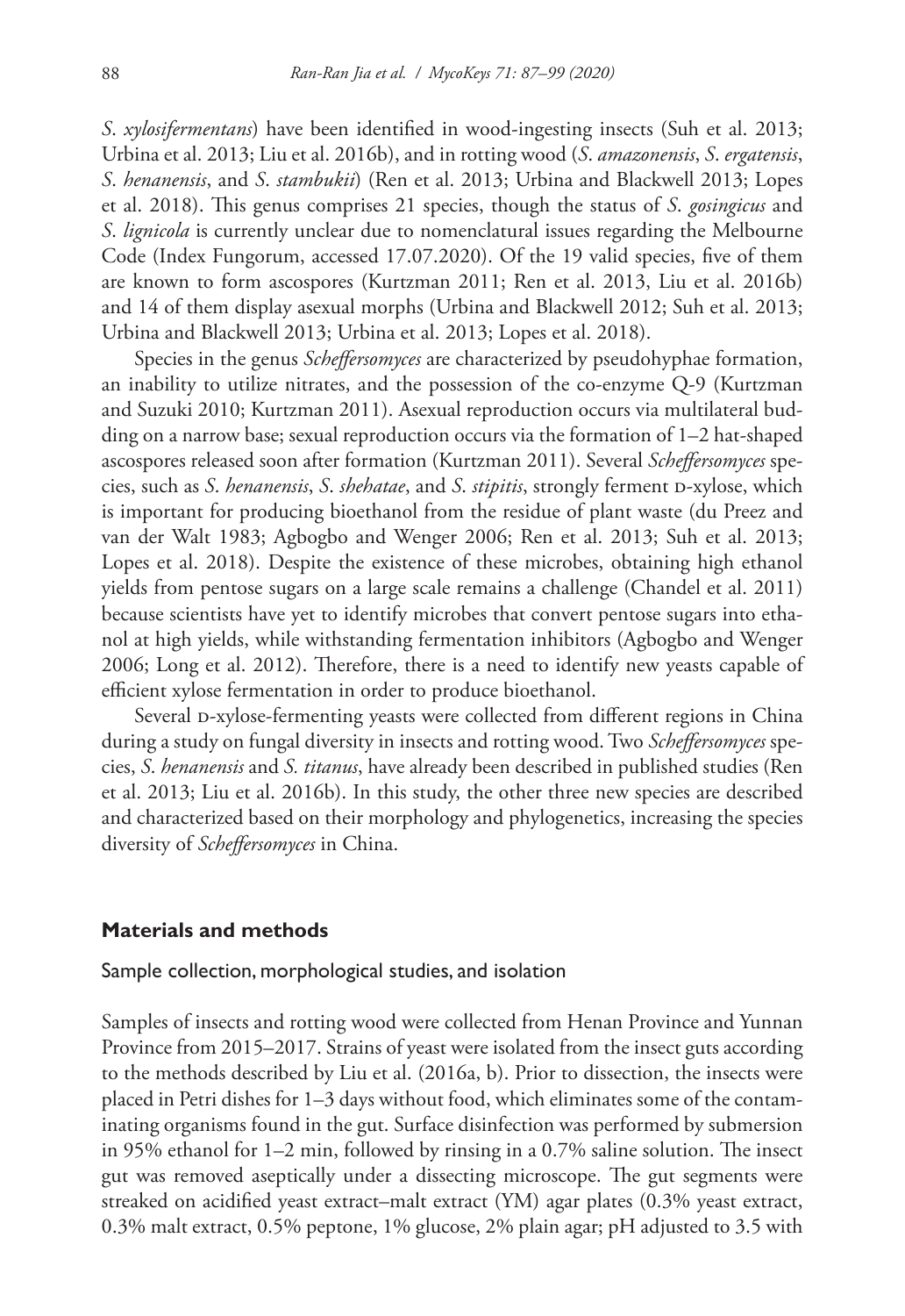HCl) and incubated at 25 °C for 3–4 days. Strains were isolated from the samples of rotting wood via the enrichment technique with YM broth, supplemented by 0.025% sodium propionate and 0.01% chloramphenicol (Ren et al. 2013). All yeast isolates were purified by repeated streak-inoculation on YM agar plates and preserved in 15% glycerol at -80 °C.

The morphological, physiological, and biochemical properties were determined according to those used by Kurtzman et al. (2011). The beginning of the sexual stage was determined by incubating single or mixed cultures of each of the two strains on cornmeal (CM) agar, YM agar, or 5% malt extract (ME) agar at 25 °C for 6 weeks (Ren et al. 2013, Liu et al. 2016b). The assimilation of carbon and nitrogen compounds and related growth requirements were tested at  $25$  °C. The effects of temperature from 25–40 °C were examined in a liquid culture and on agar plates.

# DNA extraction, PCR amplification, and sequencing

Genomic DNA was extracted from the yeast using an Ezup Column Yeast Genomic DNA Purification Kit, according to the manufacturer's instructions (Sangon Biotech, Shanghai, China). The nuc rDNA ITS1-5.8S-ITS2 (ITS) region was amplified using primer pairs ITS1/ITS4 (White et al. 1990). The D1/D2 domain of nrLSU rDNA (nrLSU) was amplified using the primer pair NL1/NL4 (Kurtzman and Robnett 1998). The PCR protocols used for the ITS and nrLSU were those outlined by Liu et al. (2016a). PCR products were directly purified and sequenced by Sangon Biotech Inc. (Shanghai, China). We confirmed the identity and accuracy of the resulting sequences by assembling them using BioEdit and comparing them to sequences in GenBank (Hall 1999). The sequences were then submitted to GenBank [\(https://www.](https://www) ncbi.nlm.nih.gov/genbank/; Table 1).

#### Phylogenetic analysis

The sequences obtained from this study and the reference sequences obtained from GenBank (Table 1) were aligned using MAFFT v. 6 (Katoh and Toh 2010) and manually edited using MEGA v. 7 (Kumar et al. 2016). The best-fit nucleotide substitution models for each gene were selected using jModelTest v2.1.7 (Darriba et al. 2012) according to the Akaike information criterion. Phylogenetic analyses of combined gene regions (ITS and nrLSU) were performed using MEGA v7 for maximum parsimony (MP) analysis (Kumar et al. 2016) and PhyML v3.0 for Maximum Likelihood (ML) analysis (Guindon et al. 2010). *Saccharomyces cerevisiae* CBS 1171T was chosen as the outgroup after consulting Liu et al. (2016b) and Suh et al. (2013).

MP analysis was performed using a heuristic search option with tree-bisection reconnection (TBR) branch swapping (Nei and Kumar 2000) and 1,000 random sequence additions. ML analysis was performed using GTR+I+G models for each partition (Nei and Kumar 2000) and a proportion of invariant sites with 1000 rapid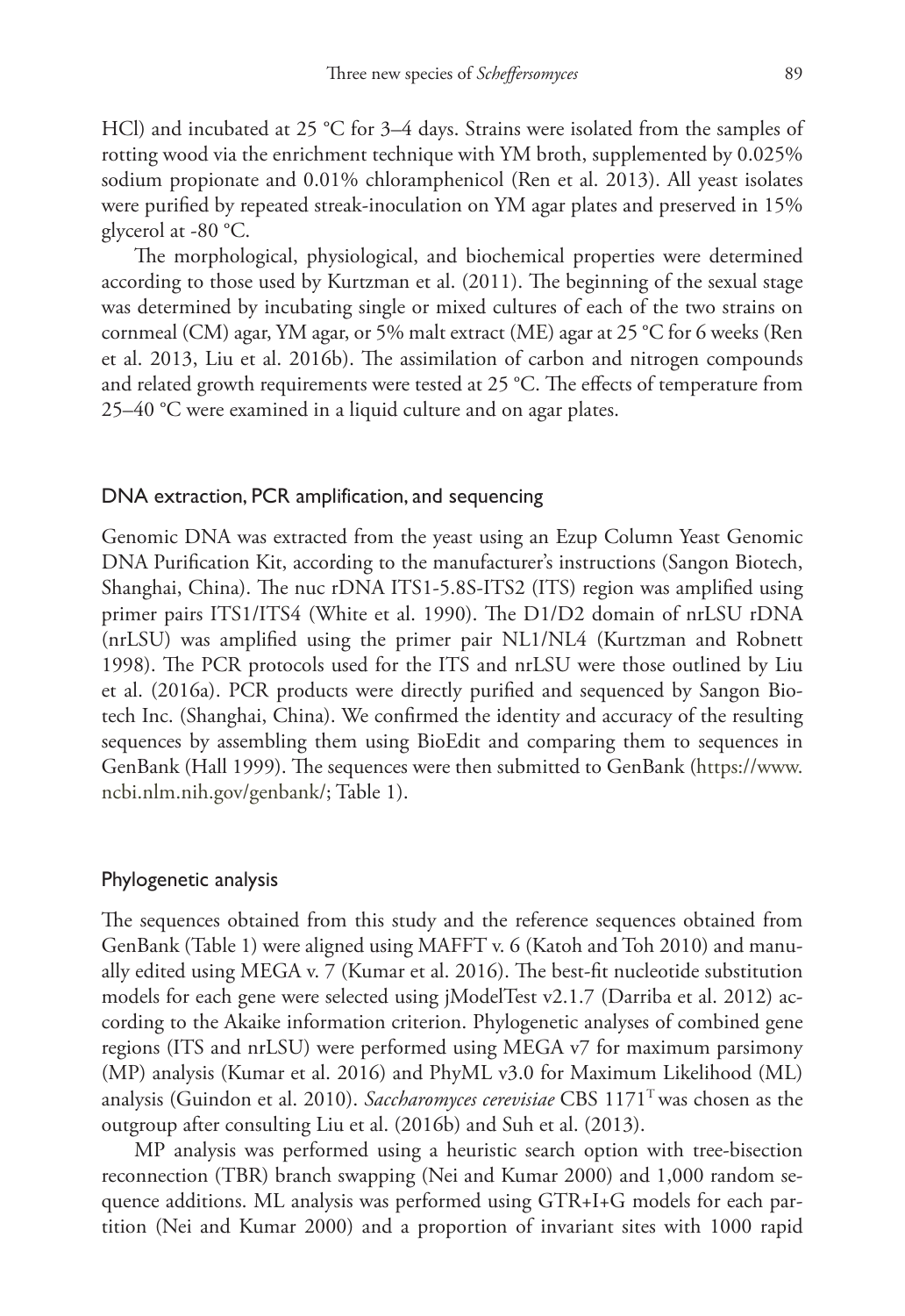| <b>Species</b>                   | <b>Strain</b>          | <b>ITS</b> | D1/D2     |
|----------------------------------|------------------------|------------|-----------|
| Candida broadrunensis            | CBS 11838 <sup>T</sup> | HQ263349   | NG 064320 |
| Candida thasaenensis             | CBS 12529T             | NR_111028  | NG 055174 |
| Scheffersomyces anoplophorae     | <b>NYNU 15730T</b>     | KU128714   | KU128724  |
| Scheffersomyces anoplophorae     | <b>NYNU 15733</b>      | MT133542   | MT133540  |
| Scheffersomyces coipomoensis     | NRRL Y-17651T          | HQ652070   | HQ651966  |
| Scheffersomyces cryptocerci      | CBS 12658T             | NR 120091  | NG 055704 |
| Scheffersomyces ergatensis       | <b>NRRL Y-17652T</b>   | EU343826   | U45746    |
| Scheffersomyces gosingicus       | CBS 11433 <sup>T</sup> | HQ999978   | HQ999955  |
| Scheffersomyces henanensis       | CBS 12475 <sup>T</sup> | HQ127627   | HQ127626  |
| Scheffersomyces illinoinensis    | <b>NRRL Y-48827T</b>   | JN943261   | JN703959  |
| Scheffersomyces insectosa        | <b>NRRL Y-12854T</b>   | NR_111587  | NG_055695 |
| Scheffersomyces jinghongensis    | <b>NYNU 17926T</b>     | MG255722   | MG255714  |
| Scheffersomyces jinghongensis    | <b>NYNU 17977</b>      | MT133547   | MT133543  |
| Scheffersomyces lignicola        | CBS 10610 <sup>T</sup> | HQ652074   | AY845350  |
| Scheffersomyces lignosus         | <b>NRRL Y-12856T</b>   | R 120020   | NG 055694 |
| Scheffersomyces paraergatensis   | <b>NYNU 16782T</b>     | KY213803   | KY213826  |
| Scheffersomyces paraergatensis   | <b>NYNU 16969</b>      | MT133541   | MT133546  |
| Scheffersomyces parashehatae.    | CBS 12535T             | NR_138230  | NG_055697 |
| Scheffersomyces queiroziae       | <b>NRRL Y-48722T</b>   | HM566445   | HM566445  |
| Scheffersomyces quercinus        | <b>NRRL Y-48825T</b>   | IN943260   | IN703957  |
| Scheffersomyces segobiensis      | <b>NRRL Y-11571T</b>   | NR_111217  | NG_055696 |
| Scheffersomyces shehatae         | <b>NRRL Y-12858T</b>   | JN943264   | JQ025409  |
| Scheffersomyces spartinae        | <b>NRRL Y-7322T</b>    | HQ876044   | U45764    |
| Scheffersomyces stambukii        | CBS 14217T             | KT033721   | KT033720  |
| Scheffersomyces stipitis         | <b>NRRL Y-7124T</b>    | IN943257   | U45741    |
| Scheffersomyces titanus          | CBS 13926 <sup>T</sup> | KP054263   | KP054262  |
| Scheffersomyces virginianus      | <b>NRRL Y-48822T</b>   | NR_120018  | NG_055702 |
| Scheffersomyces xylosifermentans | CBS 12540 <sup>T</sup> | KY105362   | KY109586  |
| Saccharomyces cerevisiae         | CBS 1171 <sup>T</sup>  | NR_111007  | NG 042623 |

**Table 1.** Sequences used in molecular phylogenetic analysis. Entries in bold are newly generated for this study.

Abbreviations: **CBS**: CBS-KNAW Collections, Westerdijk Fungal Biodiversity Institute, Utrecht, The Netherlands; **NRRL**: the Agricultural Research Service Culture Collection, Peoria, IL, USA; **NYNU**: Microbiology Lab, Nanyang Normal University, Henan, China; **T**: type strain.

bootstrap replicates. The phylogenies from MP and ML analyses were displayed using Mega 7 and FigTree v1.4.3 (Rambaut 2016), respectively. Bootstrap support values ≥ 50% are shown at the nodes.

# **Results**

The alignment was based on the combined sequence dataset (ITS and nrLSU) and included 26 in-group taxa and one out-group taxon (*Saccharomyces cerevisiae* CBS 1171T), comprised of 1085 characters in the aligned matrix. Of these, 541 characters were constant, 356 variable characters were parsimony-uninformative, and 188 characters were parsimony-informative. The MP analysis resulted in three equally parsimonious trees; the first tree (TL = 589, CI = 0.640, RI = 0.833, RC = 0.533) is shown in Fig. 1. The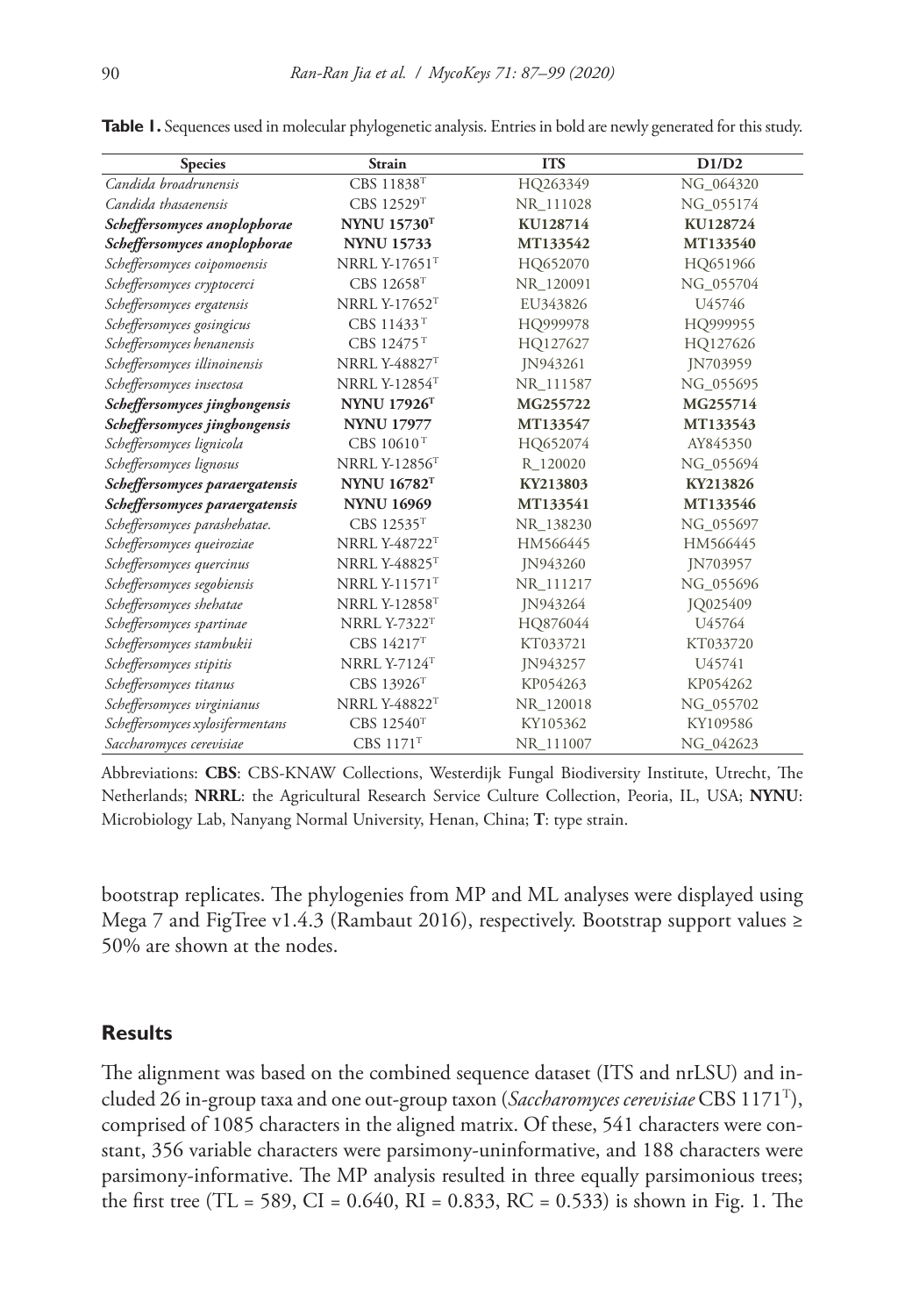

20

**Figure 1.** Maximum parsimony phylogenetic tree generated from analysis of combined ITS and nrLSU sequences dataset for 24 taxa of *Scheffersomyces* and related *Candida* species. *Saccharomyces cerevisiae* CBS  $1171<sup>T</sup>$  is the out-group taxon. Bootstrap values  $\geq 50\%$  for MP/ML analyses are presented at the branches. Scale bar = 20 nucleotide substitutions. The species from this study are indicated in bold letters.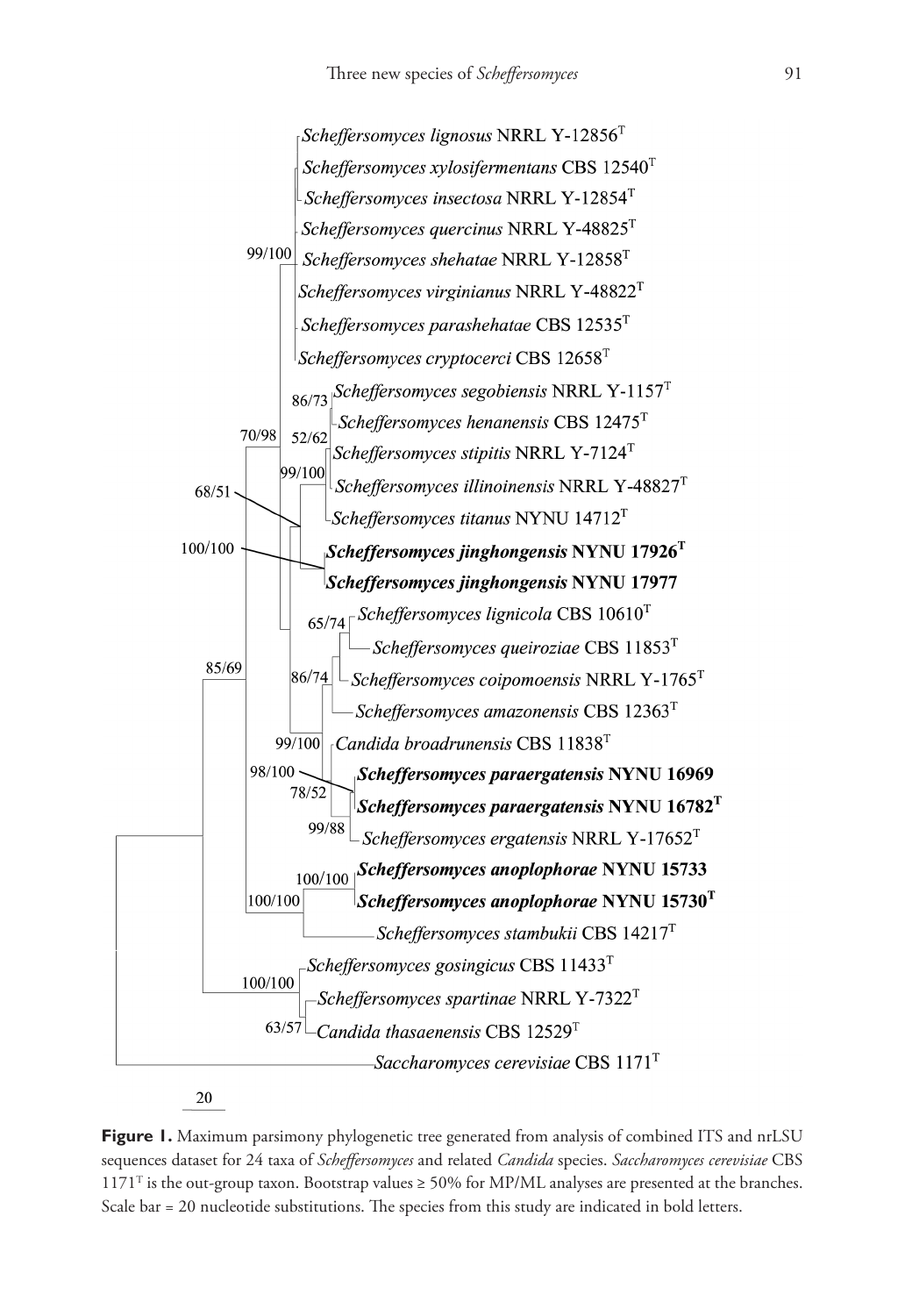three MP trees were identical, except for the species order within different clades. ML analyses revealed that tree topologies of the best tree were identical to those of the MP tree (not shown). The sequences of each three new species formed a well-supported monophyletic group (MP = 98–100%, ML = 100%). *S. paraergatensis* and *S. anoplophorae* were related to *S*. *ergatensis* and *S*. *stambukii*, respectively, while *S. jinghongensis* possessed a strongly independent lineage that is distinct from other species (Fig. 1).

#### Taxonomy

# *Scheffersomyces jinghongensis* **C.Y. Chai & F.L. Hui, sp. nov.** MycoBank No: [835004](http://www.mycobank.org/MycoTaxo.aspx?Link=T&Rec=835004)

Figure 2

**Etymology.** The species name *jinghongensis* (N.L. fem. adj.) refers to the geographical origin of the type strain of this species.

**Holotype.** NYNU 17926T .

Isolation data. CHINA, Yunnan Province, Jinghong, in rotting wood, under a tropical rainforest, July 2017, K.F. Liu & Z.W. Xi (ex-holotype: CICC 33270; CBS 15230).

**Description.** The cells are ovoid to elongate (3–4 ×3–7.5 μm) and occur singly or in pairs after being placed in YM broth for 3 days at 25 °C (Fig. 2A). Budding is multilateral. After 3 days of growth on YM agar at 25 °C, the colonies are white to creamcolored, buttery, and smooth, with entire margins. After 7 days at 25 °C on a Dalmau plate culture with CM agar, pseudohyphae were observed but true hyphae were not (Fig. 2B). Asci or signs of conjugation were not observed on sporulation media. Glucose, galactose, trehalose, cellobiose, and d-xylose (weak) are fermented, but maltose, sucrose, melibiose, lactose, melezitose, raffinose, and inulin are not. Glucose, galactose, l-sorbose, d-glucosamine, d-ribose, d-xylose, sucrose, maltose, trehalose, cellobiose, arbutin, melezitose, inulin, glycerol, erythritol, ribitol, xylitol, D-glucitol, D-mannitol, D-glucono-1, 5-lactone, 2-keto-D-gluconate, D-glucuronate, succinate, and ethanol are assimilated. No growth was observed in *L*-arabinose, *D*-arabinose, *L*-rhamnose, methyl α-d-glucoside, salicin, melibiose, lactose, raffinose, l-arabinitol, galactitol, *myo*-inositol, 5-keto-D-gluconate, D-gluconate, DL-lactate, citrate, or methanol. For the assimilation of nitrogen compounds, growth on *L*-lysine, glucosamine, or *D*-tryptophan is positive, while growth on nitrate, nitrite, ethylamine, cadaverine, creatine, creatinine, or imidazole is negative. Growth is observed at 37 °C but not at 40 °C. Growth in the presence of 0.1% cycloheximide is positive, but growth in the presence of 10% NaCl with 5% glucose and 1% acetic acid is negative. Starch-like compounds are not produced. Urease activity and diazonium blue B reactions are also negative.

Additional isolate examined. CHINA, Yunnan Province, Jinghong, in rotting wood, under a tropical rainforest, July 2017, K.F. Liu & Z.W. Xi, NYNU 17977.

**GenBank accession numbers.** holotype NYNU 17926T **(**ITS[:MG255722](http://www.ncbi.nlm.nih.gov/nuccore/MG255722); nrLSU D1/D2: [MG255714](http://www.ncbi.nlm.nih.gov/nuccore/MG255714)**)**; additional isolate NYNU 17977 (ITS: [MT133547](http://www.ncbi.nlm.nih.gov/nuccore/MT133547); nrLSU D1/ D2: [MT133543](http://www.ncbi.nlm.nih.gov/nuccore/MT133543)).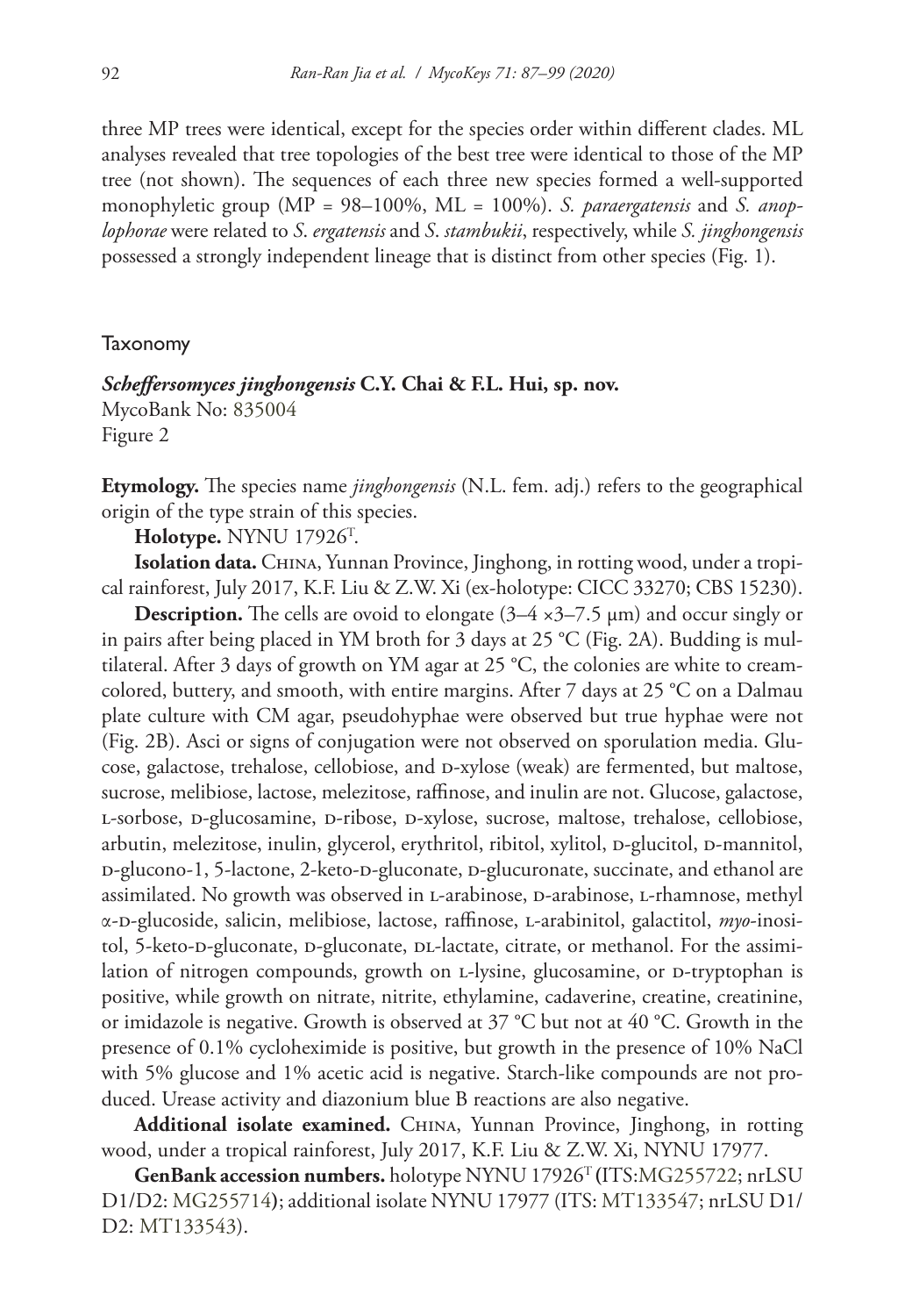

**Figure 2.** Morphology of *S. jinghongensis*. **A** budding cells **B** pseudohyphae. Scale bars: 10 μm.

**Notes.** Two strains representing *S. jinghongensis* were grouped in an independent lineage and are related to *S*. *titanus* and other *Scheffersomyces* species. The nucleotide differences between the new species and the close relative *S*. *titanus* (Liu et al. 2016b) are 1.6% substitutions in the D1/D2 domain and 4.9% substitutions in the ITS region, respectively. Physiologically, *S. jinghongensis* can be differentiated from *S*. *titanus* based on growth in L-arabinose, L-rhamnose, methyl  $\alpha$ -D-glucoside, salicin, lactose, *myo*-inositol, and 5-keto-D-gluconate, all of which were positive for *S. titanus* and negative for the new species. Additionally, *S. jinghongensis* ferments cellobiose and grows at 37 °C, but not for *S*. *titanus*.

# *Scheffersomyces paraergatensis* **C.Y. Chai & F.L. Hui, sp. nov.**

MycoBank No: [835005](http://www.mycobank.org/MycoTaxo.aspx?Link=T&Rec=835005) Figure 3

**Etymology.** The species name *paraergatensis* (Gr. prep.) refers to its phylogenetic similarity to *S*. *ergatensis*.

**Holotype.** NYNU 16782T .

Isolation data. CHINA, Henan Province, Nanyang, in rotting wood, under a mixed forest, July 2016, K.F. Liu & Z.W. Xi (ex-holotype: CICC 33165; CBS 14694).

**Description.** The cells are ovoid to elongate (2.5–5×3.5–6 μm) and occur singly or in pairs after grown in a YM broth for 3 days at 25 °C (Fig. 3A). Budding is multilateral. After 3 days of growth on YM agar at 25 °C, the colonies are white to creamcolored, buttery, and smooth with entire margins. After 7 days at 25 °C, on a Dalmau plate culture with CM agar, pseudohyphae were observed but true hyphae were not.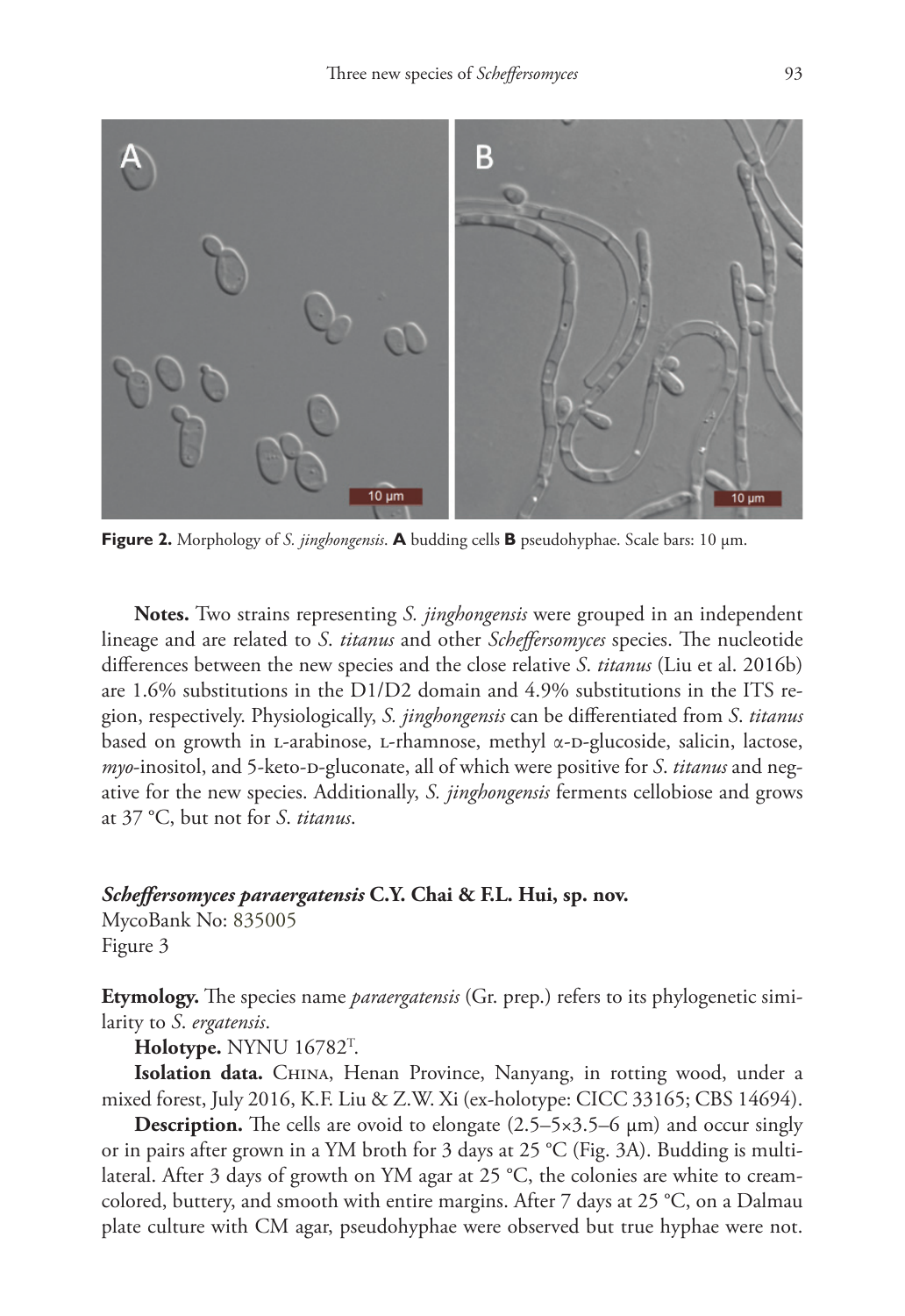Conjugated asci formed after 6 days at 25  $^{\circ}$ C on CM agar and 5% ME agar, with each ascus containing one or two hat-shaped ascospores (Fig. 3B). Glucose, galactose, and p-xylose are weakly fermented, but maltose, sucrose, trehalose, melibiose, lactose, cellobiose, melezitose, raffinose, and inulin are not. Glucose, galactose, p-ribose, D-xylose, L-arabinose, D-arabinose, sucrose, maltose, trehalose, methyl α-D-glucoside, cellobiose, salicin, arbutin, lactose, raffinose, inulin, glycerol, ribitol, xylitol, p-glucitol, p-mannitol, p-glucono-1, 5-lactone, p-gluconate, succinate, citrate, and ethanol are assimilated. No growth was observed in L-sorbose, D-glucosamine, L-rhamnose, melibiose, melezitose, erythritol, galactitol, *myo*-inositol, 2-keto-D-gluconate, 5-ketop-gluconate, p-glucuronate, p. - lactate, or methanol. For the assimilation of nitrogen compounds, growth on L-lysine, glucosamine, and D-tryptophan is positive, while growth on nitrate, nitrite, ethylamine, cadaverine, creatine, creatinine, and imidazole is negative. Growth was observed at 30 °C, but not at 35 °C. Growth in the presence of 0.1% cycloheximide is positive, but growth in the presence of 10% NaCl with 5% glucose and 1% acetic acid is negative. Starch-like compounds are not produced. Urease activity and diazonium blue B reactions are also negative.

Additional isolate examined. CHINA, Henan Province, Nanyang, in rotting wood, under a oak forest, August 2016, K.F. Liu & Z.W. Xi, NYNU 16969.

**GenBank accession numbers.** holotype NYNU 16782T **(**ITS: [KY213803](http://www.ncbi.nlm.nih.gov/nuccore/KY213803); nrLSU D1/D2: [KY213826](http://www.ncbi.nlm.nih.gov/nuccore/KY213826)**)**; additional isolate NYNU 16969 (ITS: [MT133541](http://www.ncbi.nlm.nih.gov/nuccore/MT133541); nrLSU D1/ D2: [MT133546](http://www.ncbi.nlm.nih.gov/nuccore/MT133546)).

**Notes.** Two strains formed a group related to *S*. *ergatensis* and *Candida broadrunensis*, which represent a new species, *S. paraergatensis*. The nucleotide differences between the new species and its closest relative, *S*. *ergatensis*, were 1.1% substitutions in the D1/D2 domain and 0.8% substitutions in ITS region, respectively. Similarly,



**Figure 3.** Morphology of *S. paraergatensis*. **A** budding cells **B** ascus and ascospores. Scale bars: 10 μm.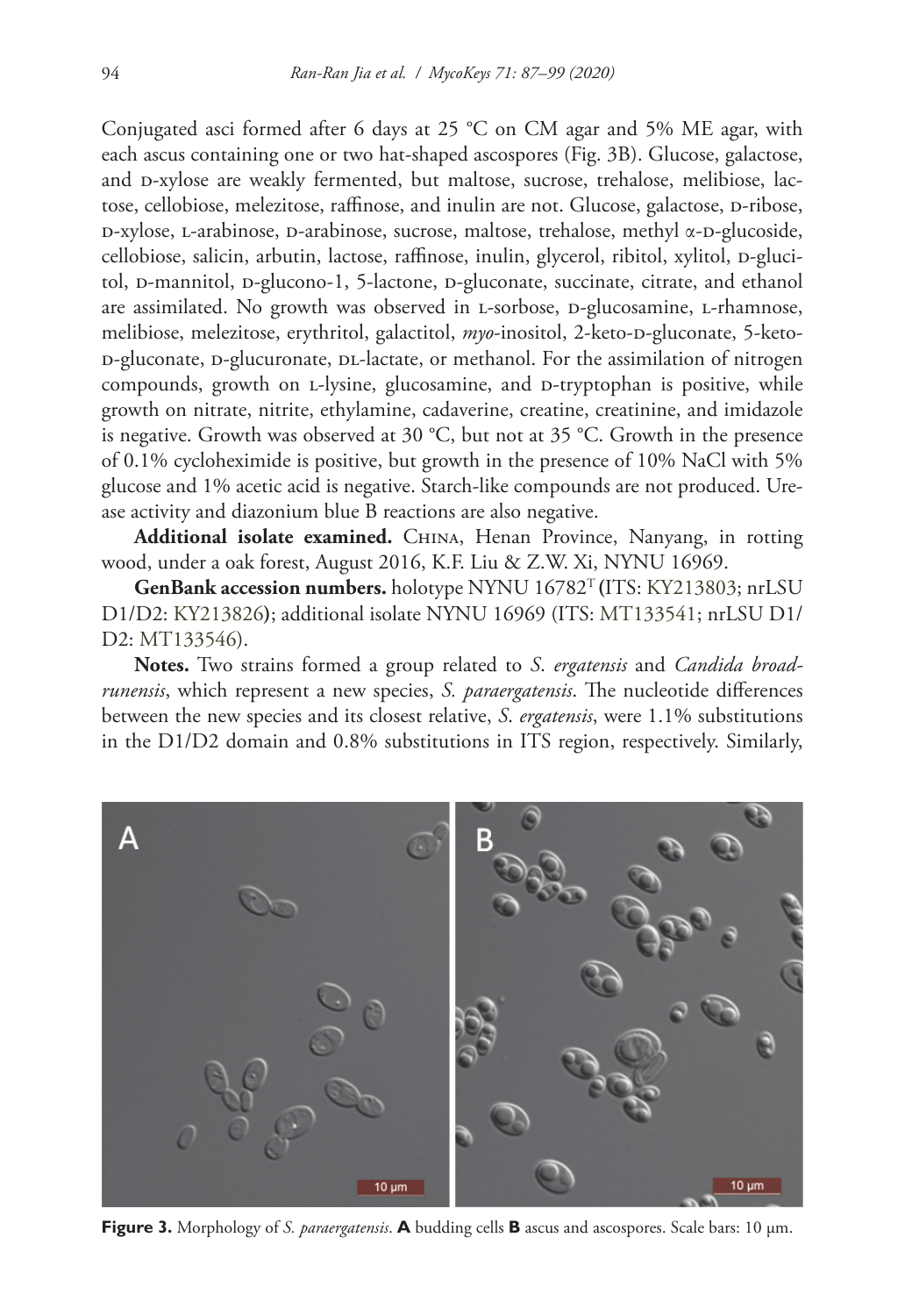*S. paraergatensis* and *C*. *broadrunensis* displayed 0.9% substitutions in the D1/D2 domain and 2.4% substitutions in the ITS region, respectively. Physiologically, *S. paraergatensis* can be differentiated from its closest relative, *S*. *ergatensis* (Lachance et al. 2011), by its ability to ferment D-xylose and assimilate L-arabinose, raffinose, inulin, and d-gluconate and its inability to assimilate l-sorbose. Additionally, *S. paraergatensis*  can grow in 0.1% cycloheximide and at 30 °C, but not for *S*. *ergatensis*.

# *Scheffersomyces anoplophorae* **C.Y. Chai & F.L. Hui, sp. nov.**

MycoBank No: [835006](http://www.mycobank.org/MycoTaxo.aspx?Link=T&Rec=835006) Figure 4

**Etymology.** The species name *anoplophorae* (N.L. fem. Gen. n.) refers to the genus of the host beetle, *Anoplophora leechi*.

**Holotype.** NYNU 15730T .

**Isolation data.** China, Henan Province, Nanyang, in the gut of *Anoplophora leechi*, in the People's Park, July 2015, R.C. Ren & K.F. Liu (ex-holotype: CICC 33086; CBS 14170).

**Description.** The cells are spherical or ovoid  $(2.5-6 \times 2.5-7.5 \mu m)$  and occur singly or in pairs (Fig. 4A) when placed in YM broth after 3 days at 25 °C. Budding is multilateral. After 3 days of growth on YM agar at 25 °C, the colonies are white to cream-colored, buttery, and smooth with entire margins. After 12 days at 25 °C on a Dalmau plate culture with CM agar, pseudohyphae were observed but true hyphae were not (Fig. 4B). Asci or signs of conjugation were not observed on sporulation media. Glucose, galactose, trehalose, cellobiose (weak), and  $p$ -xylose (weak) are fermented, but maltose, sucrose, melibiose, lactose, melezitose, raffinose, and inulin are not. Glucose, galactose, p-glucosamine, p-xylose, maltose, trehalose, cellobiose, salicin, glycerol, ribitol, p-glucitol, p-mannitol, p-glucono-1, 5-lactone, 2-keto-p-gluconate, 5-keto-d-gluconate, succinate, citrate, and ethanol are all assimilated. No growth was observed in l-sorbose, d-ribose, l-arabinose, d-arabinose, l-rhamnose, sucrose, methyl α-D-glucoside, arbutin, melibiose, lactose, raffinose, melezitose, inulin, erythritol, xylitol, L-arabinitol, galactitol, *myo*-inositol, p-gluconate, p-glucuronate, pL-lactate, or methanol. For the assimilation of nitrogen compounds, growth on L-lysine, glucosamine, or D-tryptophan is positive, while growth on nitrate, nitrite, ethylamine, cadaverine, creatine, creatinine, and imidazole is negative. Growth is observed at 37 °C, but not at 40 °C. Growth in the presence of 0.01% cycloheximide is positive, but growth in the presence of 0.1% cycloheximide, 10% NaCl with 5% glucose, and 1% acetic acid is negative. Starch-like compounds are not produced. Urease activity and diazonium blue B reactions are also negative.

Additional isolate examined. CHINA, Henan Province, Nanyang, in the gut of *Anoplophora leechi*, in the People's Park, July 2015, R.C. Ren & K.F. Liu, NYNU 15733.

**GenBank accession numbers.** holotype NYNU 15730T **(**ITS: [KU128714](http://www.ncbi.nlm.nih.gov/nuccore/KU128714); nrLSU D1/D2: [KU128724](http://www.ncbi.nlm.nih.gov/nuccore/KU128724)**)**; additional isolate NYNU 15733 (ITS: [MT133542;](http://www.ncbi.nlm.nih.gov/nuccore/MT133542) nrLSU D1/ D2: [MT133540](http://www.ncbi.nlm.nih.gov/nuccore/MT133540)).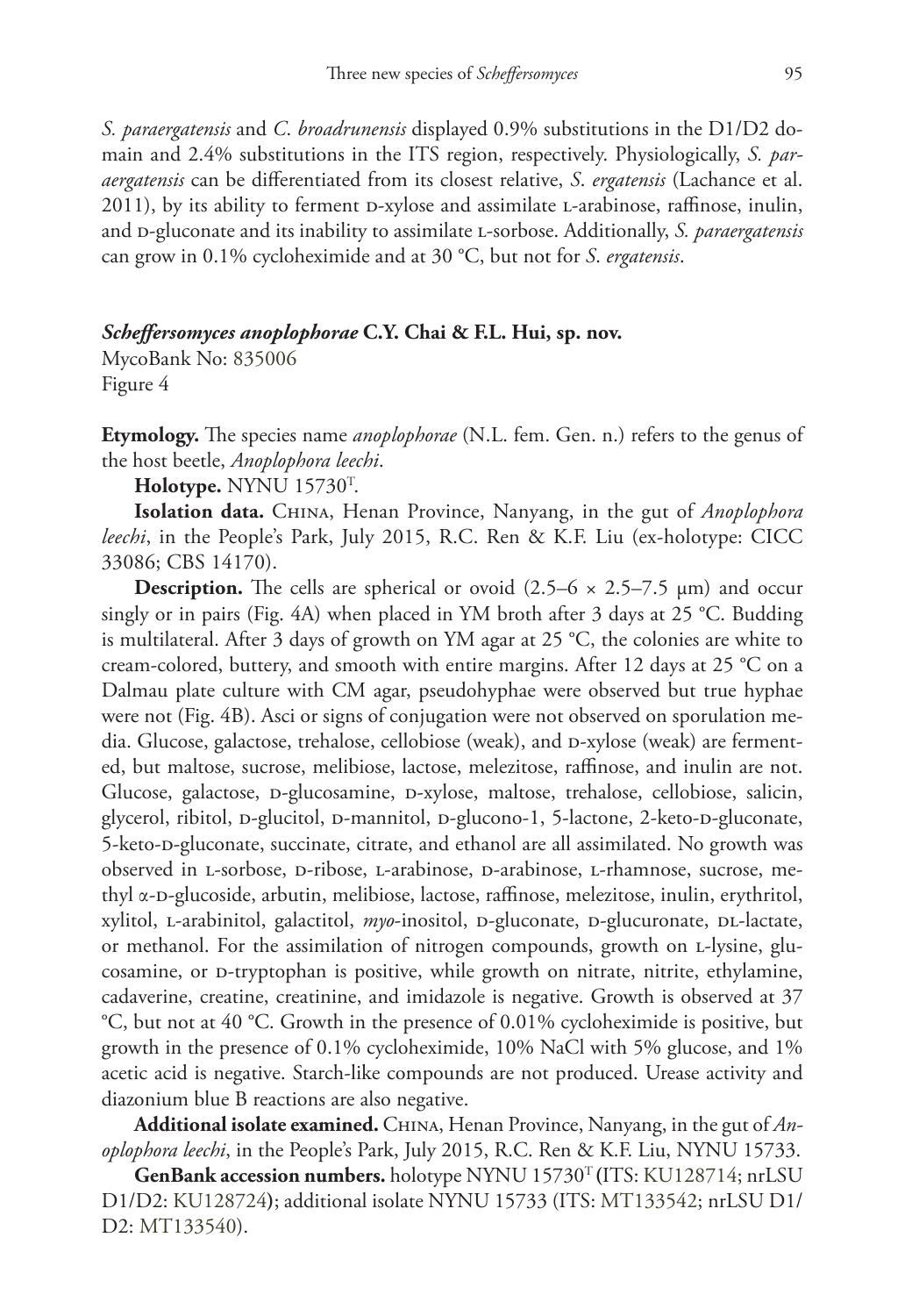

**Figure 4.** Morphology of *S. anoplophorae*. **A** budding cells **B** pseudohyphae. Scale bars: 10 μm.

**Notes.** Two strains, representing *S. anoplophorae*, were clustered in a well-supported clade and were phylogenetically related to *S. stambukii* (Lopes et al. 2018). The nucleotide differences between the new species and its closest relative, *S. stambukii*, were 2.3% substitutions in the D1/D2 domain and 6.6% substitutions in the ITS region, respectively. Physiologically, the ability to assimilate p-glucosamine and the inability to assimilate D-gluconate are the primary differences between *S. anoplophorae* and its closest relative, *S. stambukii*. Additionally, *S. stambukii* can grow in 5% glucose medium with 10% NaCl, while *S. anoplophorae* cannot.

# **Discussion**

This study introduced and characterized three new D-xylose-fermenting species based on their morphology and phylogeny: *S*. *jinghongensis*, *S. paraergatensis*, and *S*. *anoplophorae*. While these new species share high morphological similarities with their closest relatives, *S*. *titanus*, *S*. *ergatensis*, and *S. stambukii*, they are different species due to their physiological traits and nucleotide differences in the D1/D2 domain and ITS region.

The genus *Scheffersomyces* accommodates a monophyletic group based on phylogenetic analyses of two sequence datasets (nrSSU and nrLSU) (Kurtzman and Suzuki 2010). Since it was first proposed, 18 new species and combinations have been categorized in this genus. Kurtzman and Robnett (2013) compared the species type of 70 recognized genera by analyzing sequence divergence in five-genes (nrSSU, nrLSU, *EF-1a*, *RPB1*, and *RPB2*), and determined that the genus *Scheffersomyces* is polyphyletic. *S*. *spartinae* was placed in a clade with *Spathaspora passalidarum*, distinct from the type species *S*. *stipitis*, although this placement was weakly supported by statistical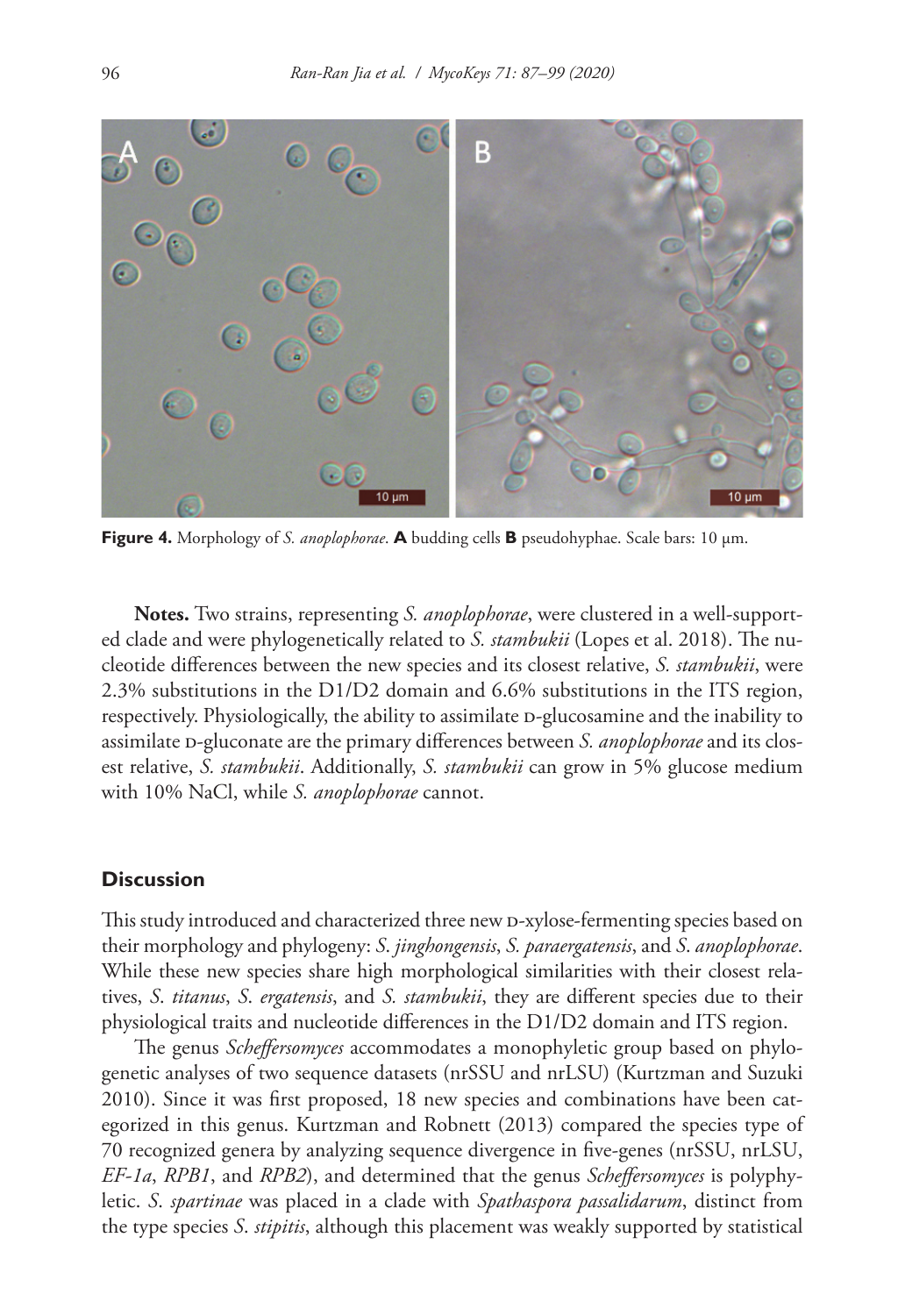analyses. However, Urbina and Blackwell (2012) suggested that the genus can be divided into three groups based on phylogenetic analysis of a multilocus dataset (nrLSU, ITS, *COXII*, and *MtSm*) with 14 described species. These results were later supported by Ren et al. (2013) and Suh et al. (2013). The results of our phylogenetic analyses of combined gene sequences (ITS and nr LSU) with all currently known species indicated that the genus is not monophyletic, but that it consists of three phylogenetically distinct groups (Fig. 1): (i) *S*. *stipitis* (the type species), *S*. *coipomoensis*, *S*. *shehatae*, and their related species, (ii) *S. stambukii* and *S. anoplophorae* (described in this paper) and (iii) *S*. *gosingicus*, *S*. *spartinae*, and *C*. *thasaenensis*. These results suggest that the genus *Scheffersomyces* should be limited to species of the group comprising the type species *S*. *stipitis*. The remaining two groups, which have previously been considered members of *Scheffersomyces*, could become two novel genera, although their phylogenetic relationships with other genera were not fully examined by this study (Fig. 1). As such, a careful phylogenetic analysis of *Scheffersomyces* species is required to clarify the possible heterogeneity of the genus.

Yeasts of the genus *Scheffersomyces* have been found to occupy habitats rich in xylose, including rotting wood (Ren et al. 2013; Lopes et al. 2018), wood-feeding insects (Suh et al. 2013; Urbina et al. 2013; Liu et al. 2016b), and the resulting frass (Lachance et al. 2011). We have reported the isolation and identification of several d-xylose-fermenting yeasts from wood-feeding insects and rotting wood (Ren et al. 2013; Liu et al. 2016b), including those detailed in this study. Although the samples of insects and rotting wood were collected in a relatively small geographical area in China, the p-xylose-fermenting yeasts are diverse and several of them were identified as new species (Ren et al. 2013; Liu et al. 2016b). These yeasts demonstrated several physiological traits related to the full utilization of lignocellulosic biomass, such as assimilating and fermenting xylose and/or cellobiose (Ren et al. 2013; Suh et al. 2013). Surveying p-xylose-fermenting yeasts in insects and rotting wood from various regions in different climates will help identify valuable biological and genetic resources to aid in the production of ethanol from biomass.

# **Acknowledgments**

We sincerely thank Dr. Kai-Fang Liu, Mr. Zhi-Wen Xi, and Mr. Rong-Cheng Ren for their help with collecting specimens. This project was supported by Grant No. 31570021 from the National Natural Science Foundation of China (NSFC), P. R. China, No. 2018001 from the State Key Laboratory of Motor Vehicle Biofuel Technology.

#### **References**

Agbogbo FK, Wenger KS (2006) Effect of pretreatment chemicals on xylose fermentation by *Pichia stipitis*. Biotechnology Letters 28: 2065–2069. [https://doi.org/10.1007/s10529-](https://doi.org/10.1007/s10529-006-9192-6) [006-9192-6](https://doi.org/10.1007/s10529-006-9192-6)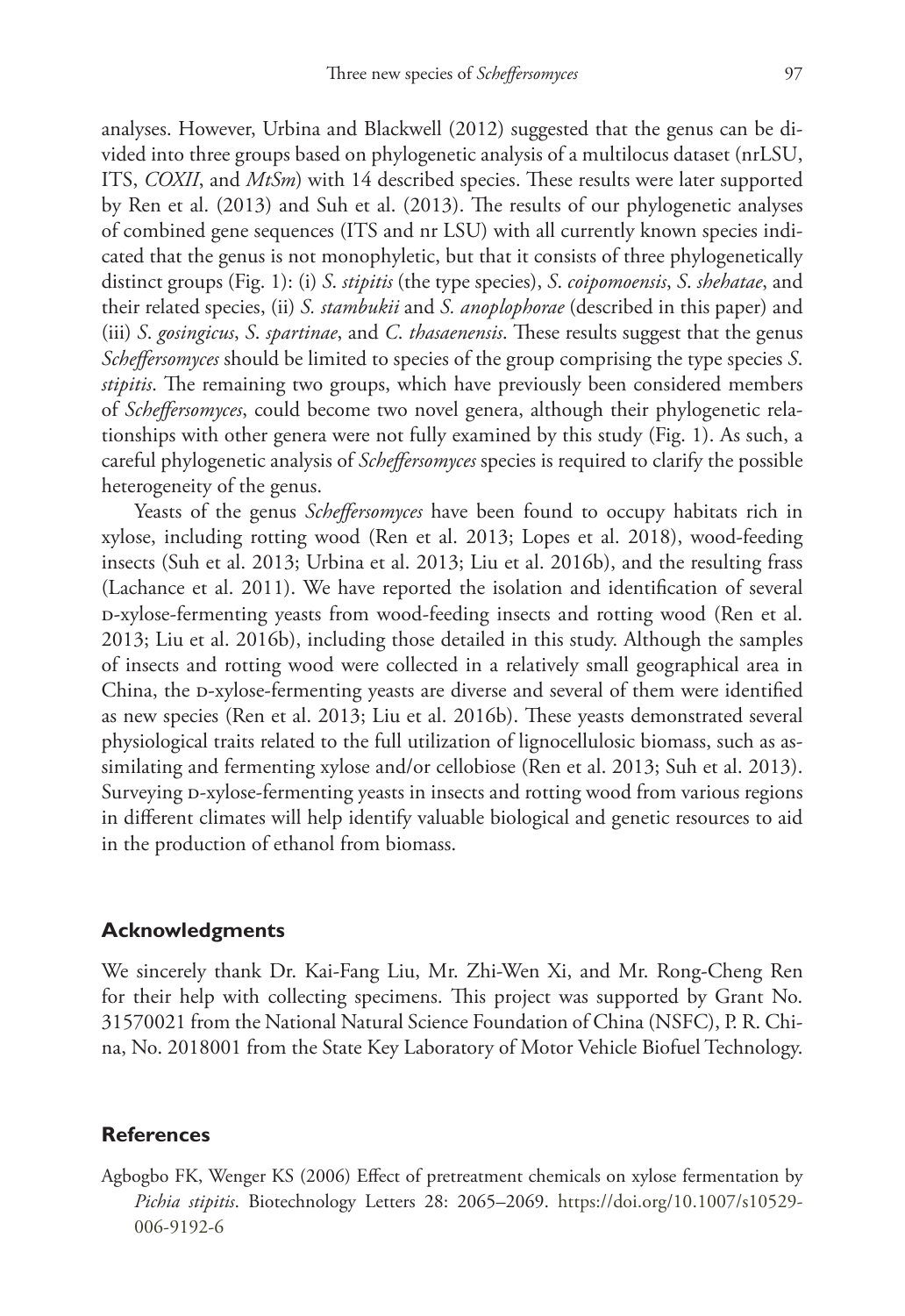- Chandel AK, Chandrasekhar G, Radhika K, Ravinder R, Ravindra P (2011) Bioconversion of pentose sugars into ethanol: A review and future directions. Biotechnology and Molecular Biology Reviews 6: 8–20.
- Darriba D, Taboada GL, Doallo R, Posada D (2012) jModelTest 2: more models, new heuristics and parallel computing. Nature Methods 9: 772.<https://doi.org/10.1038/nmeth.2109>
- du Preez JC, van der Walt JP (1983) Fermentation of Dxylose to ethanol by a strain of *Candida shehatae.* Biotechnology Letters 5: 357–362.<https://doi.org/10.1007/BF01141138>
- Guindon S, Dufayard JF, Lefort V, Anisimova M, Hordijk W, Gascuel O (2010) New algorithms and methods to estimate maximum-likelihood phylogenies: assessing the performance of PhyML 3.0. Systematic Biology 59: 307–321. <https://doi.org/10.1093/sysbio/syq010>
- Hall TA (1999) Bioedit: a user-friendly biological sequence alignment editor and analysis program for Windows 95/98/NT. Nucleic acids symposium series 41: 95–98.
- Katoh K, Toh H (2010) Parallelization of the MAFFT multiple sequence alignment program. Bioinformatics 26: 1899–1900. <https://doi.org/10.1093/bioinformatics/btq224>
- Kumar S, Stecher G, Tamura K (2016) MEGA7: molecular evolutionary genetics analysis version 7.0 for bigger datasets. Molecular Biology and Evolution 33:1870–1874. [https://doi.](https://doi.org/10.1093/molbev/msw054) [org/10.1093/molbev/msw054](https://doi.org/10.1093/molbev/msw054)
- Kurtzman CP (2011) *Scheffersomyces* Kurtzman & M. Suzuki (2010). In: Kurtzman CP, Fell JW, Boekhout T (Eds) The Yeasts – a Taxonomic Study, 5<sup>th</sup> edn, vol. 2. Elsevier, Amsterdam, 773–777.<https://doi.org/10.1016/B978-0-444-52149-1.00065-3>
- Kurtzman CP, Robnett CJ (1998) Identification and phylogeny of ascomycetous yeasts from analysis of nuclear large subunit (26S) ribosomal DNA partial sequences. Antonie van Leeuwenhoek 73:331–371. <https://doi.org/10.1023/A:1001761008817>
- Kurtzman CP, Robnett CJ (2013) Relationships among genera of the Saccharomycotina (Ascomycota) from multigene phylogenetic analysis of type species. FEMS Yeast Research 13:23–33. <https://doi.org/10.1111/1567-1364.12006>
- Kurtzman CP, Suzuki M (2010) Phylogenetic analysis of ascomycete yeasts that form coenzyme Q-9 and the proposal of the new genera *Babjeviella*, *Meyerozyma*, *Millerozyma*, *Priceomyces*, and *Scheffersomyces*. Mycoscience 51: 2–14. <https://doi.org/10.1007/S10267-009-0011-5>
- Kurtzman CP, Fell JW, Boekhout T, Robert V (2011) Methods for isolation, phenotypic characterization and maintenance of yeasts. In: Kurtzman CP, Fell JW, Boekhout T (Eds) The Yeasts – a Taxonomic Study, 5<sup>th</sup> edn, vol. 1. Elsevier, Amsterdam, 87–110. [https://doi.](https://doi.org/10.1016/B978-0-444-52149-1.00007-0) [org/10.1016/B978-0-444-52149-1.00007-0](https://doi.org/10.1016/B978-0-444-52149-1.00007-0)
- Lachance MA, Boekhout T, Scorzetti G, Fell JW, Kurtzman CP (2011) *Candida* Berkhout (1923). In: Kurtzman CP, Fell JW, Boekhout T (Eds) The Yeasts – a Taxonomic Study,  $5<sup>th</sup>$ edn, vol. 2. Elsevier, Amsterdam, 987–1278. [https://doi.org/10.1016/B978-0-444-52149-](https://doi.org/10.1016/B978-0-444-52149-1.00090-2) [1.00090-2](https://doi.org/10.1016/B978-0-444-52149-1.00090-2)
- Liu XJ, Yi ZH, Ren YC, Li Y, Hui FL (2016a) Five novel species in the *Lodderomyces* clade associated with insects. International Journal of Systematic and Evolutionary Microbiology 66: 4881–4889.<https://doi.org/10.1099/ijsem.0.001446>
- Liu XJ, Cao WN, Ren YC, Xu LL, Yi ZH, Liu Z, Hui FL (2016b) Taxonomy and physiological characterisation of *Scheffersomyces titanus* sp. nov., a new D-xylose-fermenting yeast species from China. Scientific Reports 6: 32181.<https://doi.org/10.1038/srep32181>